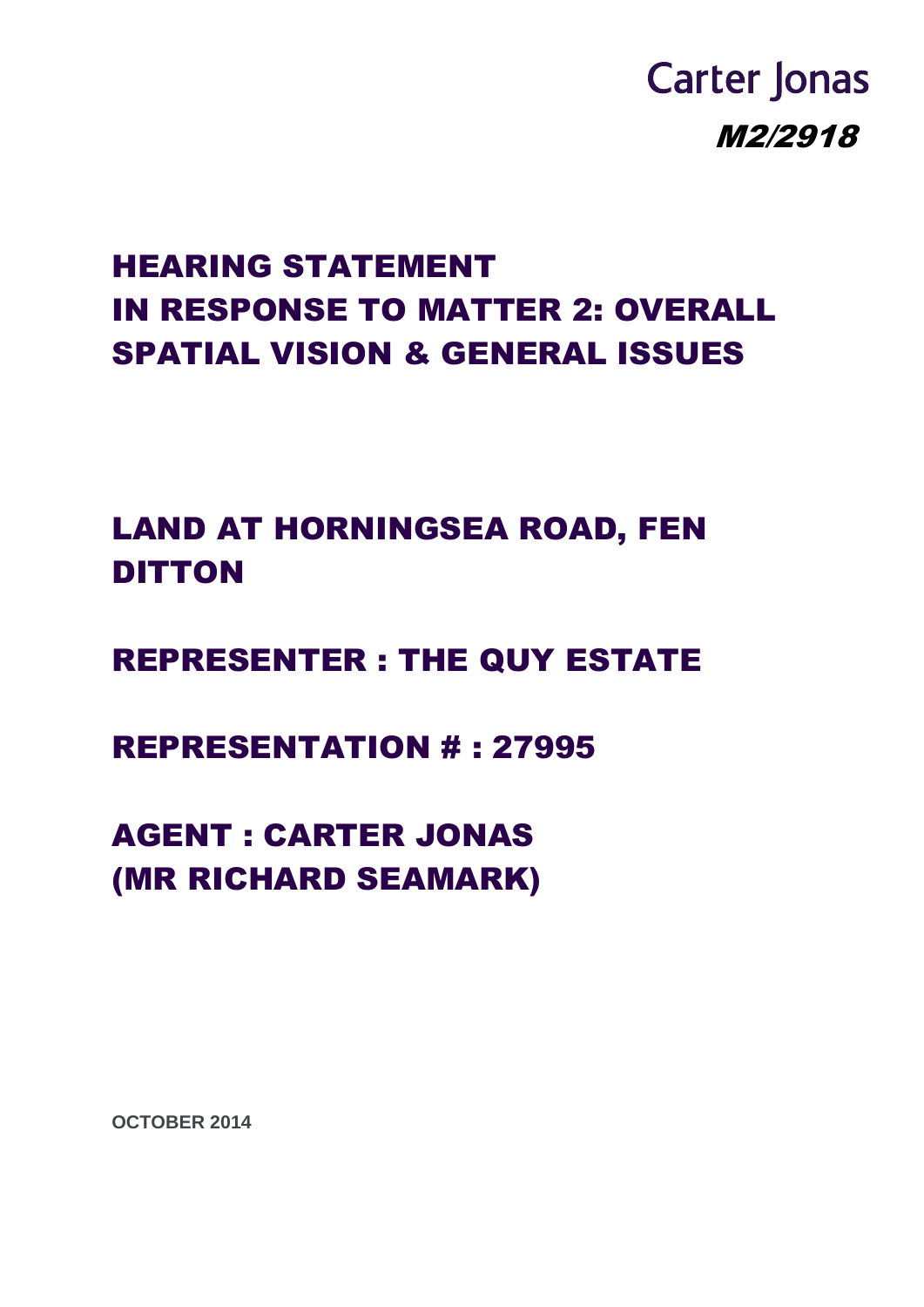### 1.0 INTRODUCTION

- 1.1 Carter Jonas is acting on behalf of The Quy Estate in promoting land at Horningsea Road, Fen Ditton for residential-led mixed-use development. The Quy Estate actively seeks to deliver 25ha of land around the village, providing 400-500 new homes (including 160-200 affordable units).
- 1.2 This Hearing Statement explains our objection to the Council's Overall Spatial Vision as set out in Proposed Submission Policy S/6: The Development Strategy to 2031, as supplemented by the Memorandum of Understanding between South Cambridgeshire District Council ('SCDC') and Cambridge City Council ('CCC') dated  $9<sup>th</sup>$  September 2014. In particular we object to:
	- i. How the widespread support for a clear and understandable settlement hierarchy in the South Cambridgeshire Proposed Submission Local Plan ('SCPSLP') consisting of Edge of Cambridge ('EoC'), then New Settlements, then Rural and Minor Rural Centres, and the sustainability benefits such an approach can deliver, has subsequently translated into the allocation of 23% housing on the EoC, 49% in New Settlements; and 28% in Rural and Minor Rural Centres;
	- ii. How the principles of the spatial vision have been interpreted into policies that anticipate over 49% of the Council's housing requirement being provided in new settlements which will not be achievable in the earlier years of the Plan;
	- iii. Why the strategy proposes Green Belt release in the 'third tier' settlements of Sawston, Comberton and Histon, in preference to Green Belt release of sites in the 'first tier'.

## 2.0 RESPONSE TO MATTER 2: OVERALL SPATIAL VISION & GENERAL ISSUES

(a) Is the overarching development strategy, expressed as the preferred sequential approach for new development, soundly based and will it deliver sustainable development in accordance with the policies of the National Planning Policy Framework?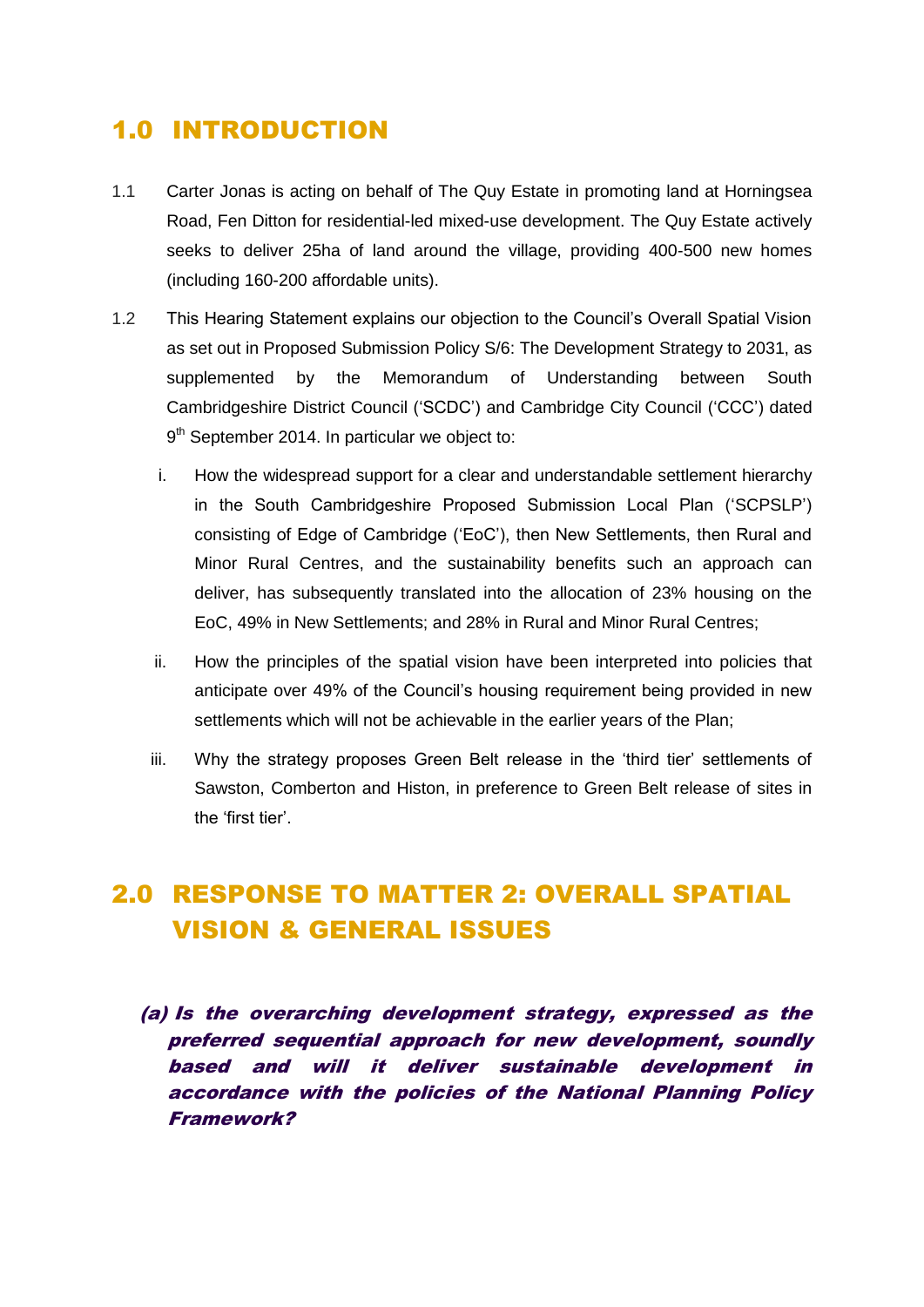- 2.1 The NPPF (para 6) states that the purpose of the planning system is to contribute to the achievement of sustainable development. Para 2.27 of the SCPSLP defines its interpretation of sustainable development to mean supporting the economic success of the Cambridge area, maintaining the setting of Cambridge as a compact historic city, and providing for development needs in a way that maintains the high quality of life enjoyed by residents, that makes it such an attractive place to live, work and study, and locates new homes close to services and employment or on high quality public transport routes.
- 2.2 We partially support SCPSLP Policy S6(1), in terms of directing growth to the EoC as a key priority. However, this Strategy fails by then only directing 23% of its housing growth to the EoC, compared to 49% in New Settlements, and 28% in villages. Whilst it is noted that by taking a joint approach with CCC, provision of 35% of new homes on the EoC (across both SCDC and CCC) is made, the actual provision on the EoC for SCDC provides the lowest amount of housing growth, contrary to its position at the top of the hierarchy.
- 2.3 This conflicts with the widespread acceptance that the EoC is the most sustainable development option for SCDC. Cambridgeshire and Peterborough Joint Strategic Planning Unit, in its Sustainable Development Strategy ('SDS') (2012) concluded that the most sustainable focus for development was within or on the EoC, and that large free-standing developments present delivery challenges over long timescales. Growth on the EoC would:
	- enable new housing to be close to major employment locations (e.g. Cambridge Science Park, St Johns Innovation Park, and Cambridge Business Park), and main services and facilities (e.g. Cambridge Science Park Train Station and Interchange/Cambridge Station, major education institutions, city centre retail, commercial and leisure uses);
	- provide the opportunity to create new employment premises, benefitting from a large labour pool within the city and surrounds;
	- allow shorter journeys and use of existing well-established public transport, cycling and walking routes through urban concentration (e.g. the Guided Busway, existing and proposed green infrastructure in Cambridge such as the Chisholm Trail, which will be partially funded by the City Deal);
	- allow masterplanning to ensure a high standard of urban and built design that would complement existing communities;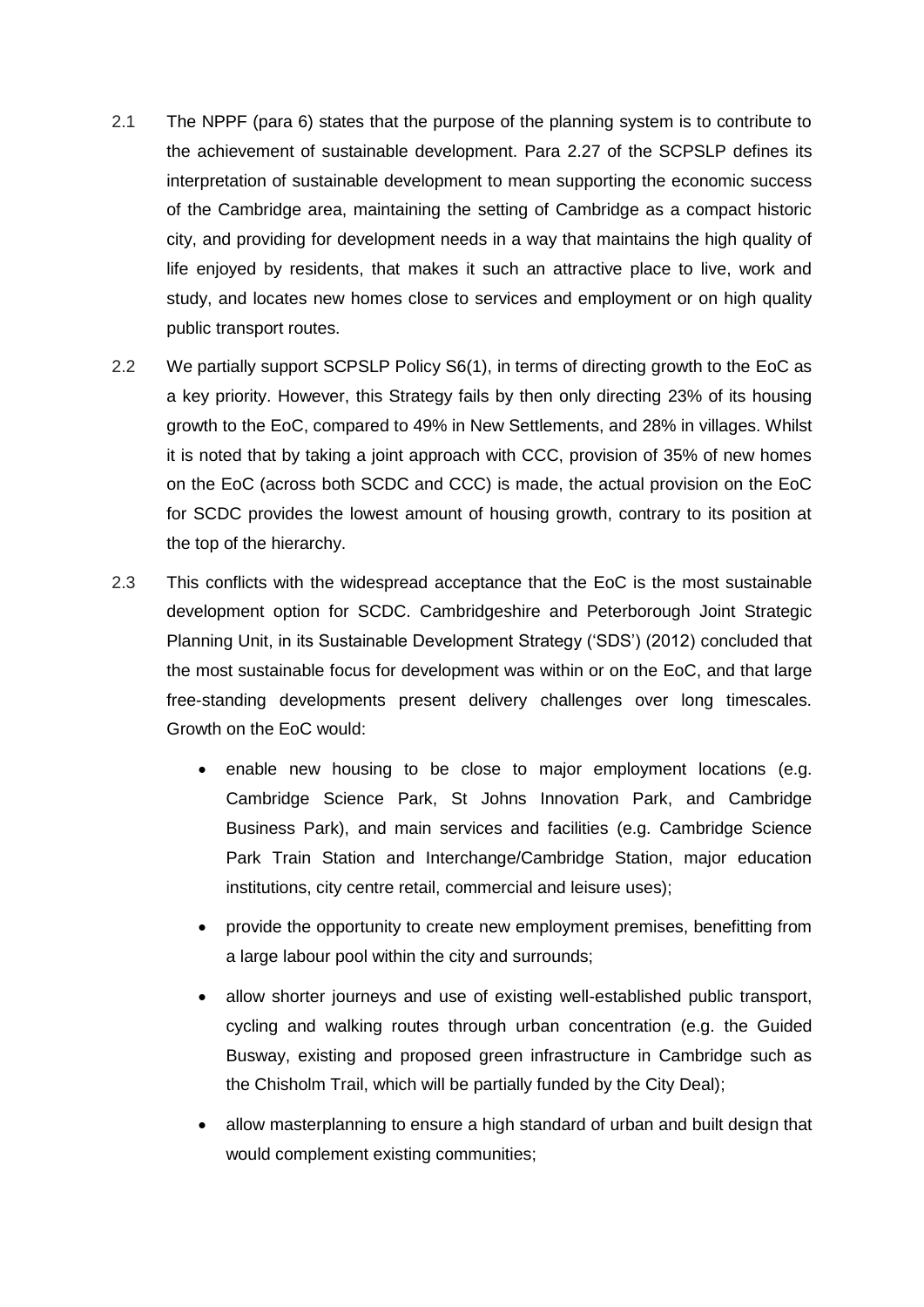- be viable, given the high property values close to the city; greater value means that necessary infrastructure and facilities are more likely to be provided.
- 2.4 In terms of bullet 2, Policy TSCSC1 of the Local Strategy for Cambridge and South Cambridgeshire (2014) states that transport is one of the critical factors in deciding where growth should occur. Previous experience suggests that with economic growth continuing, failure to provide new homes in the area will lead to greater levels of travel in Cambridge and South Cambridgeshire as people from outside the area travel through to access new jobs. Furthermore, the SDS states that reducing journey times, avoiding congestion, enabling choice and making the best use of existing infrastructure are all key considerations in determining the most sustainable development locations.
- 2.5 In turning to the alternative proposal of New Settlements, the SDS commented that whilst New Settlements might make a significant contribution towards housing supply, there are challenges to providing homes and jobs in the same location. This will likely result in out-commuting, undermining sustainability principles.
- 2.6 Furthermore, challenges exist around the deliverability of New Settlements due to the long term preparation, planning and overall lead-in times before development starts. The current SCDC Core Strategy has partially failed by employing a similar strategy of identifying major new developments (such as Northstowe, Cambridge East). Low housing delivery rates in the first half of the Plan period was justified at the time on the basis that the large new developments would have infrastructure in place to deliver a higher output of housing in the second half of the Plan period.
- 2.7 This strategy has, for various reasons, failed to deliver the requisite homes in the proposed timescales, resulting in a significant under-performance in housing supply across the Plan period, and which has now exposed SCDC to a five-year housing shortfall. SCDC has also persistently failed to deliver housing, which over a 15 year period (99/00 to 13/14), has only once delivered above its annual requirement (in 07/08). This therefore justifies the requirement for SCDC to allocate an additional buffer of 20% housing in the immediate 5-year period, brought forward from the end of the Plan period. A key consequence of this failed strategy is the significant shortfall of affordable housing in the district, calculated by the SHMA as requiring 11,838 new affordable homes through to 2031. This figure represents 62% of the proposed total housing number in South Cambs, despite its draft Policy H/9 of seeking 40% affordable housing from development schemes. To achieve the requisite number of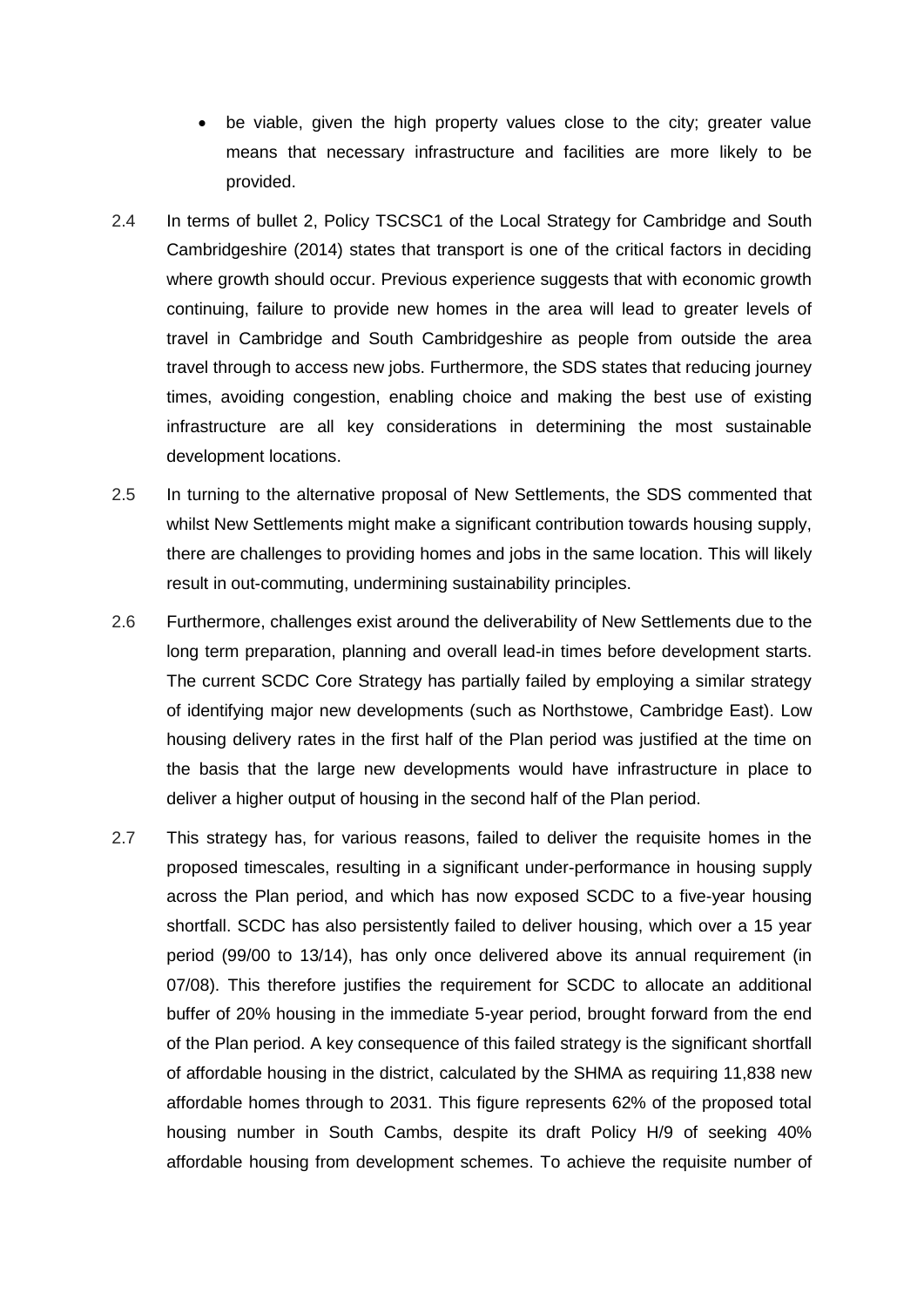affordable housing in the district through to 2031, over 29,500 homes would have to be identified in the SCPSLP.

- 2.8 In response to paragraph, 2.39, it is considered that an increase from 766 homes per annum is not an appropriate step change for SCDC, as this is based on the premise that 766 homes was an acceptable delivery during the last plan period. It is considered that this level of delivery was the result of a combination of poor strategy e.g. an unrealistic focus on very large New Settlements and unfavourable market conditions/developer change in delivery expectations. Given the strength of developer demand in Cambridge and South Cambridgeshire, it is considered that had SCDC provided a more flexible strategy which allowed opportunities for smaller-scale (but still adequately sufficient in size), short term development e.g. on EoC in first half of the Plan period, delivery rates would have been higher. The percentage step change of SCDC targets and CCC targets is also fundamentally different (c.25% for SCDC; c.54% for CCC). If SCDC % step change was consistent with CCC % step change, it would result in an increase of housing per annum to c.1,172 per annum.
- 2.9 SCDC is therefore at risk of repeating mistakes by prioritising a higher delivery rate of housing towards the second half of the Plan period. The same arguments on the benefits of long term, high growth housing delivery in the New Settlements were played out by SCDC during the examination of the Core Strategy, and the experiences learnt from Cambridge East, Northstowe, is that reliance on a small number of very large sites will potentially again expose SCDC to further housing shortfall.
- 2.10 The SDS provided the following Sustainable Development Sequence Matrix, which provides strong support for the EoC over new settlements, yet the spatial strategy allocates more housing in new settlements: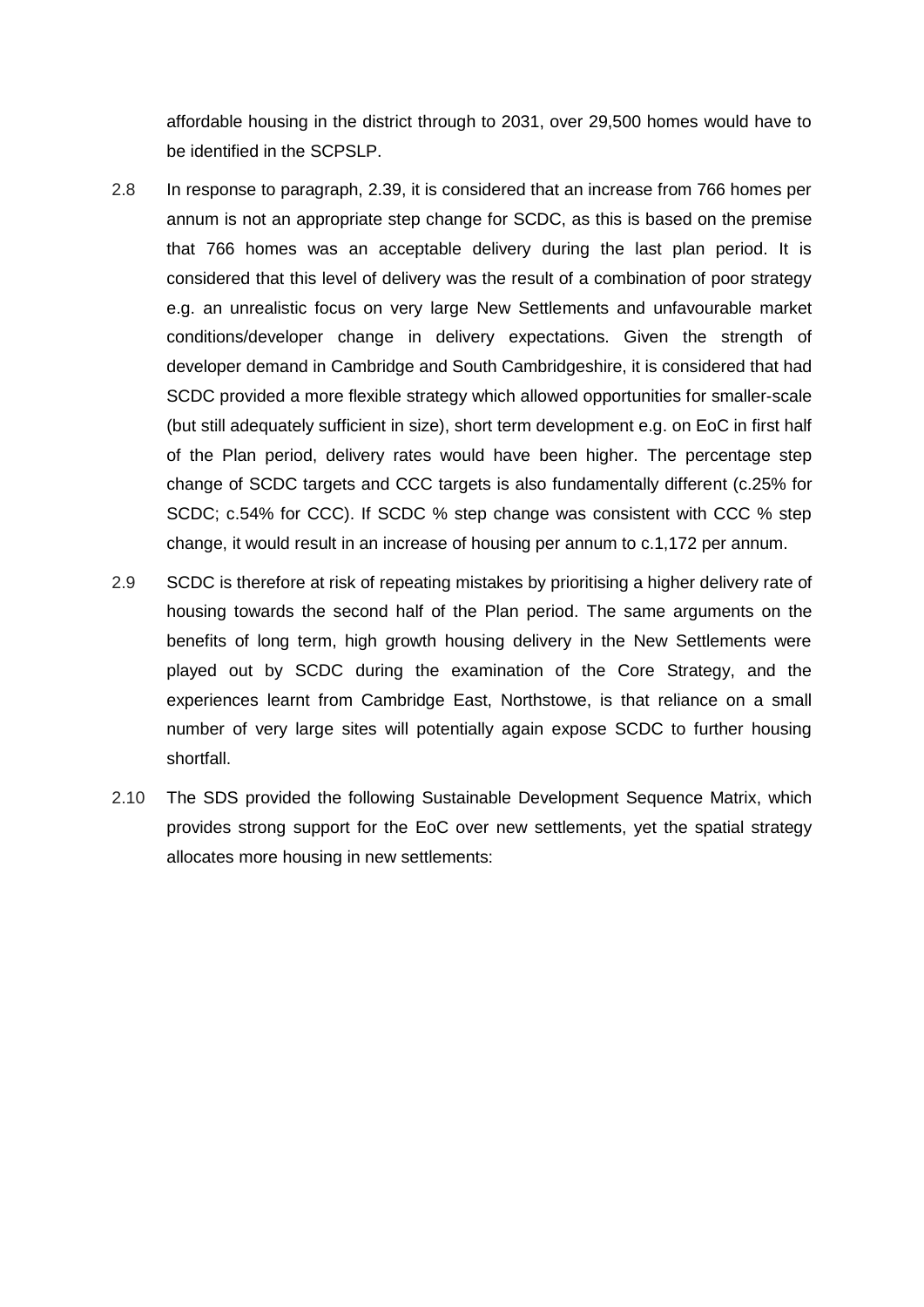|                      |                                   | <b>Sustainability considerations</b> |                |                  |                |                              |                               |  |  |  |
|----------------------|-----------------------------------|--------------------------------------|----------------|------------------|----------------|------------------------------|-------------------------------|--|--|--|
|                      |                                   | Economy                              | <b>Housing</b> | <b>Transport</b> | Infrastructure | Quality of<br>place and life | Deliverability &<br>viability |  |  |  |
| Development sequence | Edge of<br>Cambridge              | $\color{red}+$                       | ++             | $+ +$            | ٠              | ٠                            |                               |  |  |  |
|                      | One or<br>more new<br>settlements | $+/-$                                |                | $+/-$            | $+/-$          |                              |                               |  |  |  |
|                      | Market<br>towns                   | +/-                                  |                | $+/-$            | +/-            |                              | ⊦/-                           |  |  |  |
|                      | Larger<br>villages                | $+/-$                                | +/-            | $+/-$            | 0              | $+/-$                        | $-I$                          |  |  |  |

#### **Sustainable Development Sequence Matrix**

|                  |          |                                   | Kev     |          |                  |         |
|------------------|----------|-----------------------------------|---------|----------|------------------|---------|
| Very<br>positive | Positive | Positive &<br>negative<br>effects | Neutral | Negative | Very<br>negative | Unknown |
| m                |          | +/-                               | 0       |          |                  |         |

- 2.11 The Green Belt has been incorrectly treated as a near-absolute constraint rather than a spatial planning policy instrument which could, and should, be adjusted if it facilitates the achievement of sustainable development, provided this can be achieved without undermining the purpose of the wider Cambridge Green Belt.
- 2.12 The spatial strategy is therefore a direct deviation of Paragraph 84 of the NPPF which requires reviews of the Green Belt to take account of the need to promote sustainable development. This failure to properly and proactively consider a comprehensive review of the Green Belt has ultimately culminated in the decision to direct development away from central Cambridge towards new settlements. Favouring new settlements over EoC sites is at odds to the Settlement Hierarchy and, based on historic trends, is potentially an undeliverable strategy which will have a significant adverse impact on the delivery of required housing and employment.
- 2.13 SCDC and CCC are seeking to use their existing centres of excellence in higher education and technology/research as a key opportunity to attract economic growth. The success of the Cambridge economy hinges on the spatial concentration of activity within the centre and fringe of Cambridge City – such a pattern typical to clusters of similar knowledge-based industries. Sub-regional employment growth has been shown to be less effective where attempts have been made to locate this away from the existing intellectual capital hub, for example Cambourne Business Park.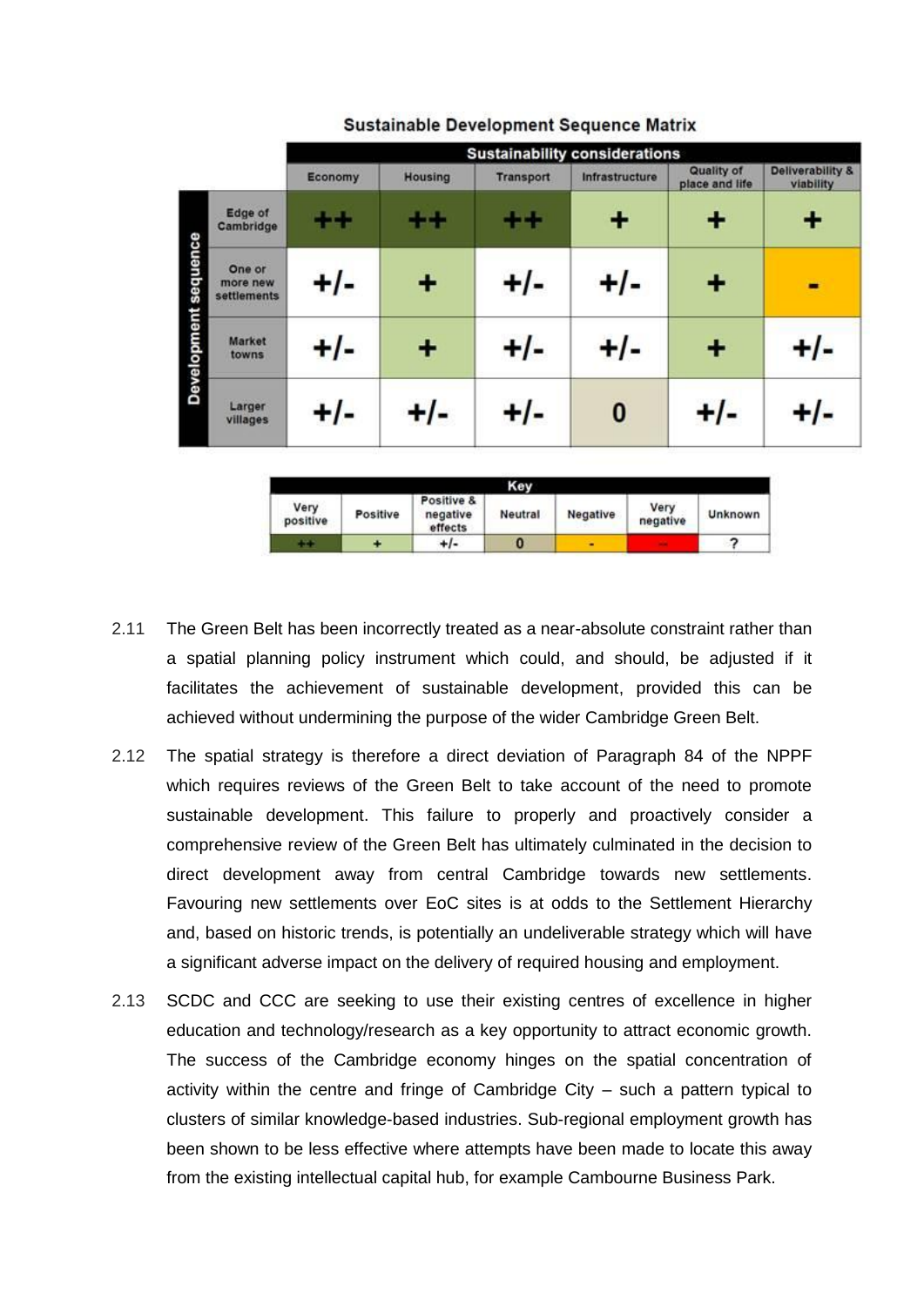- 2.14 SCDC acknowledges that is it necessary to allocate land in the locations where companies wish to be (e.g. redevelopment of early phases of the Cambridge Science Park, allocation of land around the new station).
- 2.15 Allocating further land on the EoC for more housing is considered necessary to complement the increased levels of employment development on the EoC in accordance with the concept of the Compact City. The spatial distribution of development within the Plan together with decision to locate significant numbers of new homes beyond the Cambridge Green Belt does not address existing commercial aspirations or seek to promote an increase in sustainable travel patterns.
- 2.16 The identification of sites for housing within draft Policy H1 is also at odds to the Settlement Hierarchy. A total of 455 homes are proposed on sites in the third tier of the hierarchy (including 340 homes at Sawston, 90 homes at Comberton and 25 homes in Histon), all requiring Green Belt release. We would challenge that it would be arguably more sustainable to identify the 455 homes on the EoC, and would be less harmful to the Cambridge Green Belt by allocating homes on a single site released from the Green Belt on the EoC, as opposed to three individual sites being take out of the Green Belt.
- 2.17 In conclusion, SCDC has identified the correct settlement hierarchy sequence but has not then identified housing land in accordance with this. This therefore results in a strategy that is not justified, positively prepared, effective or consistent with national policy. Its focus for growth in Cambridge should remain aligned to the hierarchy established within the SCPSLP. Thus, the majority of additional growth should be accommodated in and around Cambridge through a combination of urban intensification and sustainable urban extensions. This could be achieved through the release of additional sites in the Green Belt (without compromising the overall spatial function of the Cambridge Green Belt) and maintaining the intrinsic characteristics of the Compact City.

#### (b) Is it clear what other strategic options were considered and why they were dismissed?

2.18 The sites under promotion for The Quy Estate were given reference numbers by SCDC of SC159 and 160. The assessment given in the Sustainability Appraisal Proforma did not accurately reflect what the proposed Area of Search for housing, as specified within the site representations, referred to. Site representations sought the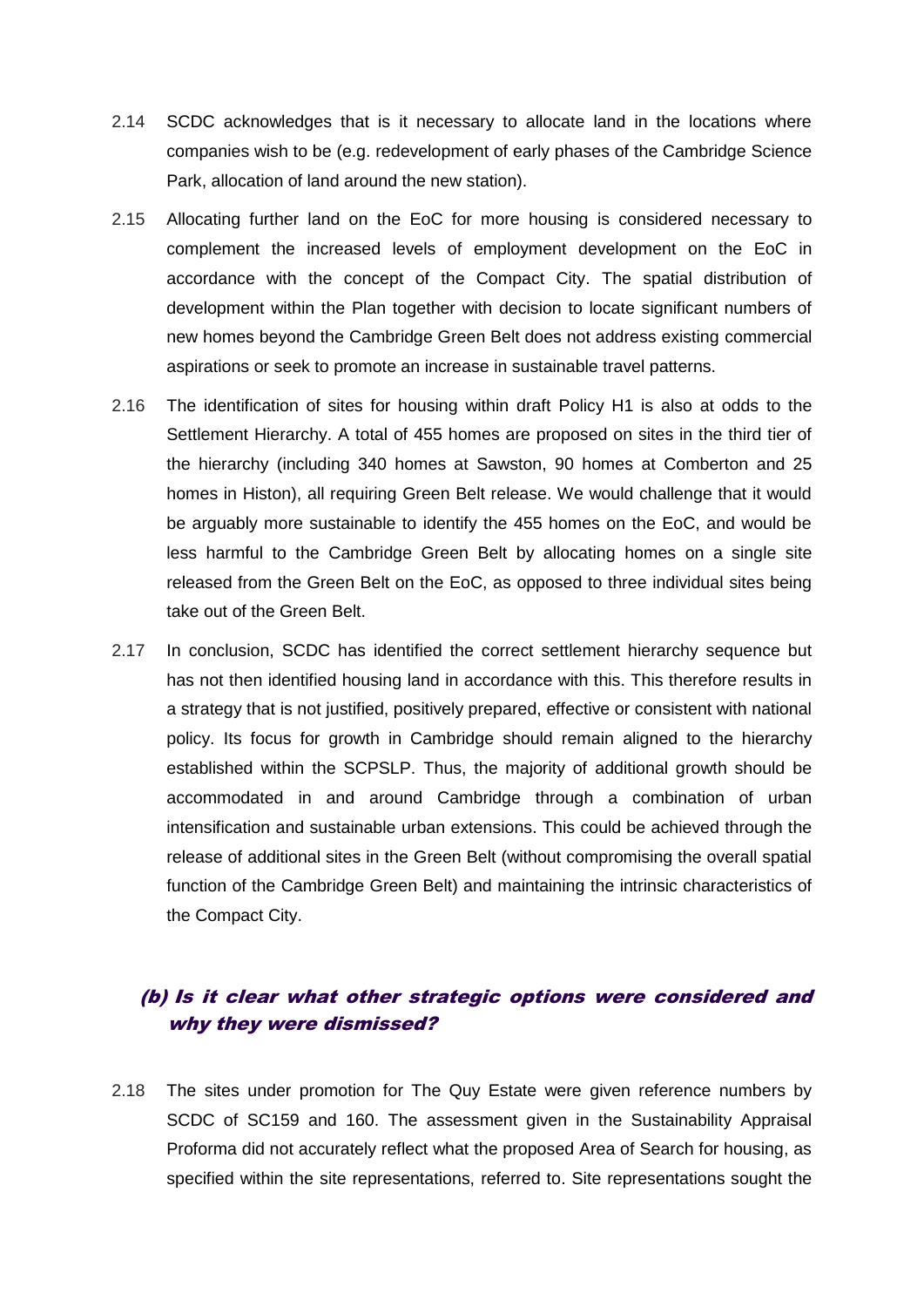

development of c.500 homes predominantly on site 159, together with a smaller level of development on land to the east of Horningsea Road (site 160).

- 2.19 SCDC has instead appraised both sites 159 and 160 for development occurring across the entirety of the land, which could potentially skew the findings of the appraisal.
- 2.20 The Proforma assessment does not also include reference to the proposed relief road linking Horningsea Road with Airport Way (Cambridge East), as set out in the County Council's Local Strategy for Cambridge and South Cambridgeshire ('LSCSC') (see below), which will inevitably materially affect the assessment of Green Belt in this area; pedestrian and cycle access between Fen Ditton and the new Train Station and Interchange (together with the Science Park, Business Park and St Johns Innovation employment clusters) via the proposed bridge crossing [\(http://www.cambridgeshire.gov.uk/info/20051/transport\\_projects/62/cambridge\\_scien](http://www.cambridgeshire.gov.uk/info/20051/transport_projects/62/cambridge_science_park_station/2) [ce\\_park\\_station/2\)](http://www.cambridgeshire.gov.uk/info/20051/transport_projects/62/cambridge_science_park_station/2), linking up to the Chilsholm Trail; and the County's current search for a new 7 Form of Entry school in North East Cambridge, of which the Quy Estate land is one of three sites under consideration. All of the above would substantially add to the sustainability offer of the sites in question.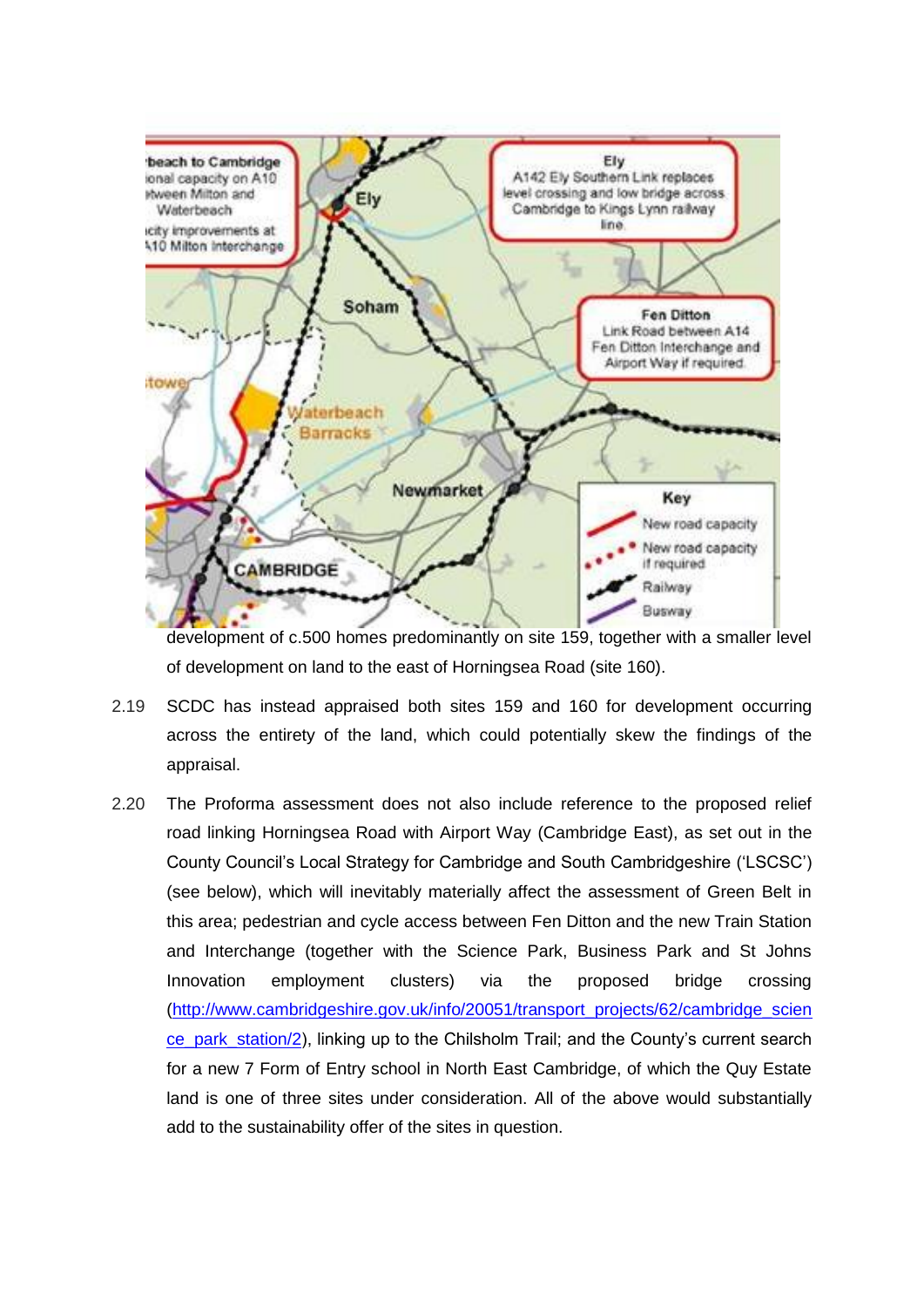#### (c) Are the Plans founded on a robust and credible evidence base?

#### **Green Belt**

- 2.21 The 2012 Inner Green Belt Boundary Study is fundamentally flawed in a number of ways. The methodology fails to provide a definition to the criteria for the thresholds used when assessing importance. Subjective judgement results in a process which is not replicable or transparent. There is incorrect interpretation and analysis of some of the criteria against the purposes of the Green Belt and the weighting given to the criteria.
- 2.22 We are of the opinion that the assessment of land relating to that which is owned by the Quy Estate was incorrectly applied. The Quy Estate commissioned a Green Belt Critique ('GBC' which concluded that the 6 parcels assessed in the Inner Green Belt Study ('IGBS') would lead to a moderate adverse effect on the functions of the Green Belt, if developed.
- 2.23 The key differences noted in the GBC to that of the IGBS, for the sites under consideration here for development, were that landform is set at a much lower level than Area 1 which has sloping topography that gently slopes up towards the A14 (In contrast the 2012 assessment notes that land fall towards the A14); sites are more characteristic of the Rural Lowland Mosaic - Eastern Transition Lands Landscape Character Area; there are no views of the Historic core of Cambridge City; and foreground views are relatively flat and mixed in quality and provide limited importance to the setting of Cambridge.
- 2.24 Had the correct assessment methodology been applied, we believe that there would be a downgrading in the significance level of the Green Belt in this area, which could have allowed SCDC to consider a site such as this on the EoC, in preference to the allocation of land in lower tier settlements e.g. Sawston.
- 2.25 Consideration should also be given to the County's LSCSC, which proposes a new orbital relief road across land, which SCDC and CCC consider to be of either High or Very High Significance to the Green Belt.

#### **Sustainability Appraisal**

2.26 See comments given above in respect of Proforma Assessments.